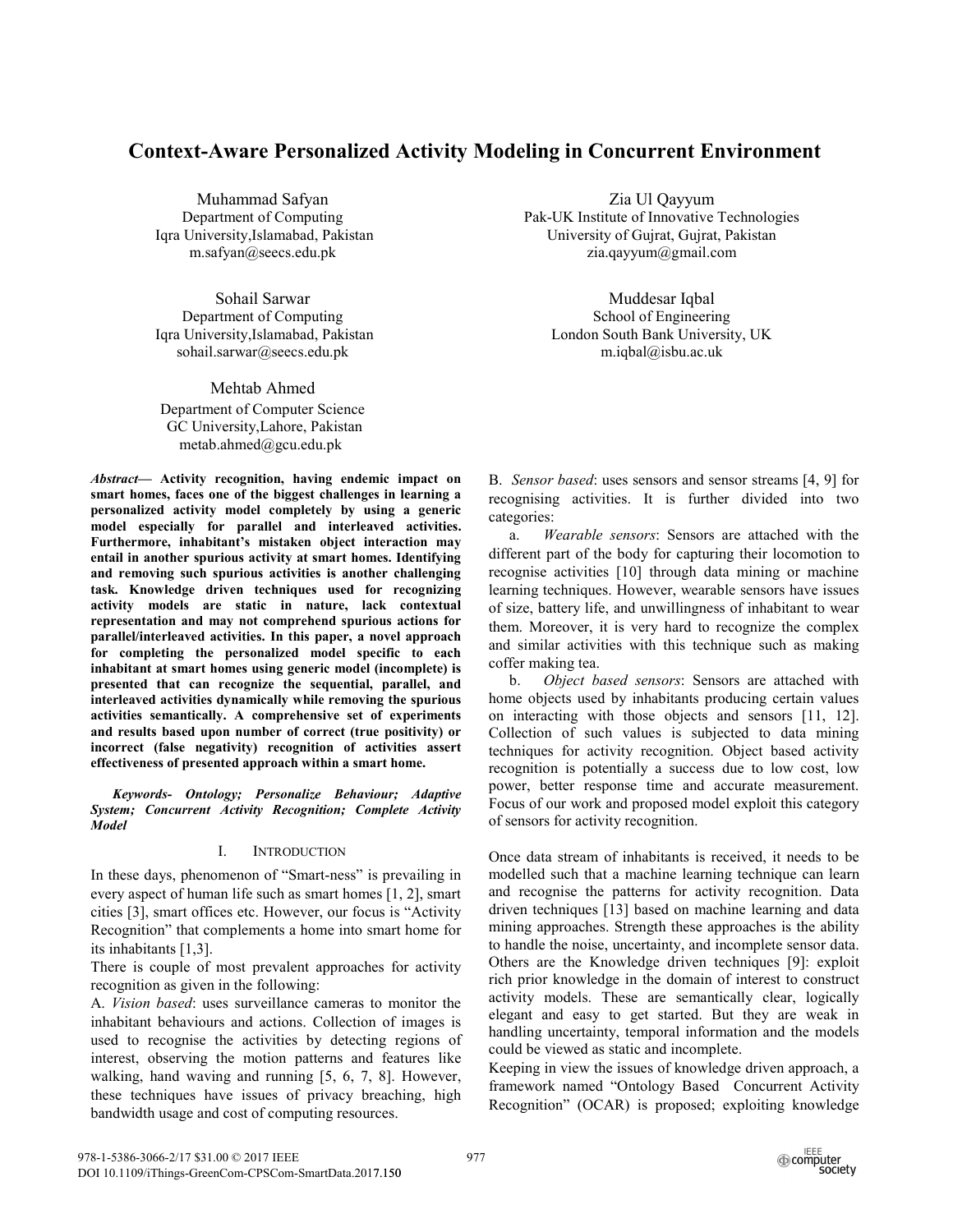driven techniques (ontological constructs) for recognition of parallel and interleaved activities as shown in figure 1. OCAR uses generic activity model (representing minimum and necessary set of actions to be performed in every activity) by every inhabitant. Generic activity model lays the foundation for identifying personalized behaviour in conjunction with complete activity model (actions in addition with).



Fig 1: Parallel Activity Sensor Stream.

*Concurrent and Parallel activities*: move side by side with sequential activities. Inhabitants may tend to perform more than one activity simultaneously in an interleaved fashion [13] such as "making tea" activity as well as "making pasta" at the same time. All the activities have set of necessary actions (called generic model) with some additional set of inhabitant-specific actions (called personalized complete activity model). Generic model is used to devise the complete model for parallel activities.

For example, generic models for making tea  $=$  {tea, stove, cup, milk} while the behavioural model for "making tea" may refer to using inhabitant-specific objects in making tea like "white sugar" or "brown sugar" or "sweetener", "powdered milk" or "liquid milk", "strainer", "water", "spoon" etc.

One of the major approaches for AR while modelling the sensor data streams. These AR approaches are:

In addition to addressing the issue of generating a personalized complete activity model from generic model for parallel activities, OCAR addresses following research characteristics:

- (1) Correct Identification of same actions belonging to different concurrent activities in a generic activity model (necessary set of actions for every activity)
- (2) Distinguishing an intentional object interaction from mistaken contact by analysing the sensor stream during course of an activity e.g. Inhabitant wrongly touching the sugar jar while "making pasta" where sugar jar is used in "making tea". Such mal-interaction may be identified as sensor noise.
- (3) An indispensable sensor may miss its values due to infrastructural error that might lead to incomplete activity model; system should be able to predict such incomplete action.

Rest of the paper is organized as given in the following: Section 2 provides the review of efforts made for improving AR systems. Section 3 elaborates the proposed architecture followed by implementation details in section 4. Section 5 concludes the paper and gives future direction of work

# II. LITERATURE SURVEY

Chen in [16] presented a hybrid approach to recognize the activities in which ontological model updates its descriptive properties based on learning the activity log file. This paper does not discuss the complete activity model of the inhabitant interim of the No. of actions used to perform the activity. Sequential activities are recognized by using the context knowledge of ontology. This paper did not discuss the parallel activities and how to handle the sensor noise.

Gorka [17] works is similar to ours in a sense, it extend the contextual knowledge through data driven techniques to recognize the personalize activity model and specialized model of an existing activity. This paper only recognize the sequential activity model and is unable to recognize the parallel activity. Author use only duration, location and activity type properties to recognize the activity but did not cater the temporal information that is integral part of activity recognition.

George[18] Combines ontological and temporal knowledge representation formalisms to provide powerful representation capabilities for composite activity modelling. Paper also presents the entailment rules to infer dynamically the composite activities. Simple activities modelled in this paper are static in nature. Our work is different from George's work in two aspects. First, we recognize complete activity model driven by generic model. Second, we recognize the simple activity in dynamic way.

Juan [19] presents a parallel AR knowledge base approach. Explore the context of the sensor activation and use context dissimilarity to cluster a continuous sensor sequence into chucks, each cluster corresponds to one under process activity. Exploit Pyramid Match Kernel approach, augmented with a WorldNet matching on hierarchical concepts, to recognize activities, using the domain ontology, from a potentially noisy sensor sequence.

In [20], the quandary of detecting concurrent activities is approached by coalescing statistical-temporal models obtained from training data and background erudition in the form of temporal first-order rules. Although the combination of data-driven and knowledge-driven solutions seems foreboding, encoding strict temporal rules often fails to integrate the level of flexibleness required in an ambient environments.

Although the combination of data- and knowledge-driven solutions seems promising, the definition of strict temporal rules often fails to incorporate the level of flexibility required in pervasive environments.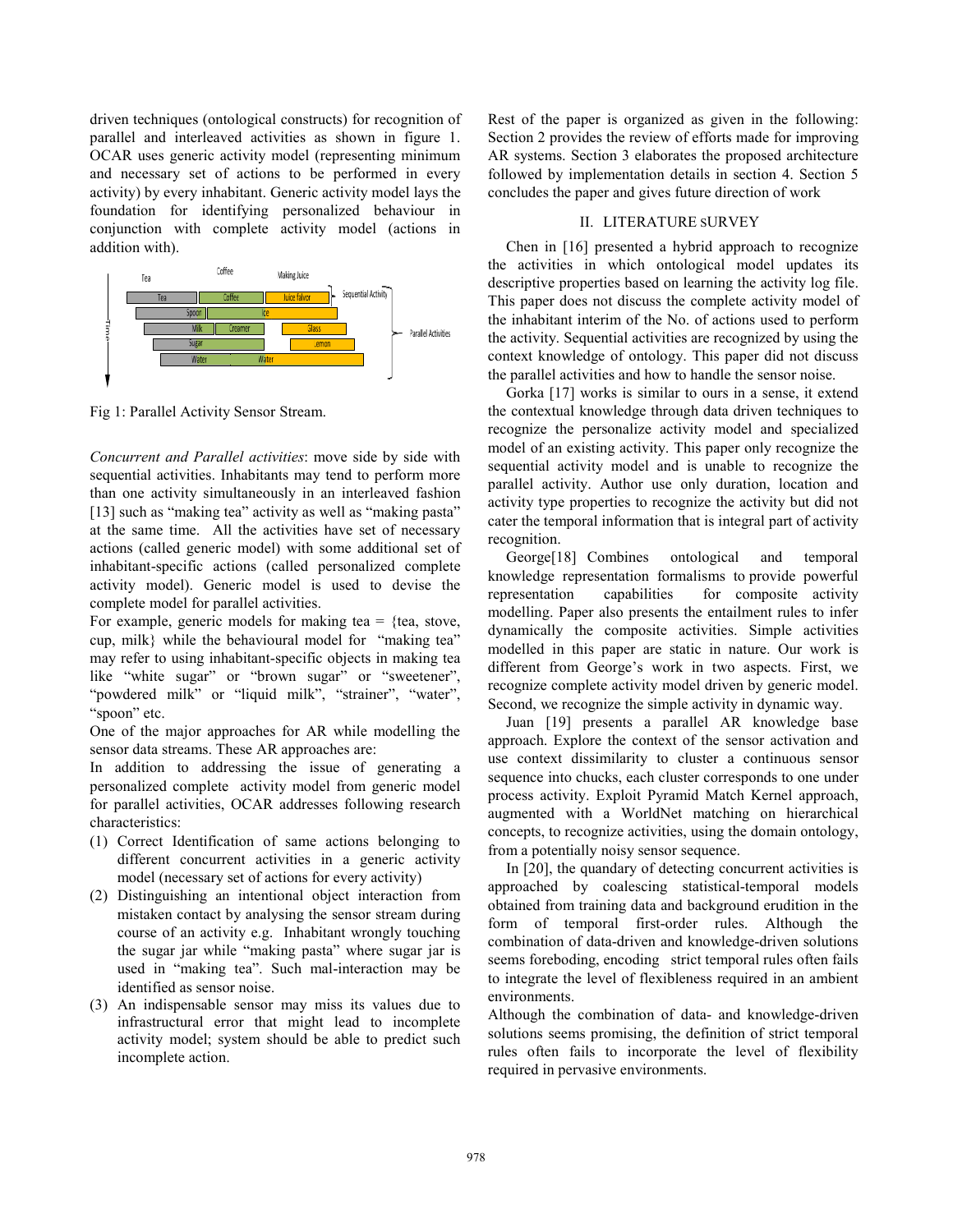#### III. PROPOSED ARCHITECTURE

Proposed architecture of OCAR presented in figure 2 having ability to recognize the single user sequential activities, single user concurrent activities, self-adaptive and learning for new behaviour of the inhabitant. An abstract view of operational components of proposed framework is illustrated with elaboration at finer level of granularity in the figure 2 as given below.



Fig 2: Proposed Architecture of Complete Activity Recognition Process

In order to provide a context to architectural components and discussion, some important definitions have been devised for implementing the concept as given in the following:

*Sensor Stimulation*: Sensor stimulation is triggered when a sensor changes its state from not responsive to responsive. Suppose a user takes a cup, the stimulation will be labeled as "cupSens". This sensor stimulation consists of few constraints such as timestamp (tS°), sensor id (Sen-id), location  $(L^{\circ})$ .

> $SS^{\circ} = {\text{timestamp} + \text{sensor-id} + \text{location}}$  $SS^{\circ} = \{tS^{\circ} + Sen - id + L^{\circ}\}$

*Action Property:* Sensor stimulation is directly linked with action properties observed as pre requisite for activities. These properties define context of object in use that helps to deduce AR process. For example, cup-sen and mug-sen are associated with action property "*hasDrinkingContainer"*. Any given action property can be mapped with sensor stimulation through ontology context.

# *hasDrinkingContainer = {cup-sen, mug-sen}*

*Perceptible Activity Model (PAM):* is a set of all necessary action properties observed by the user to perform certain activity. For example, "Making Tea" activity consist of necessary action properties such as "*hasDrinkingContainer", "hasHeating", "hasAdding"* with sensor stimulations like "*stove"," tea", "milk"* and "*water*" whereas "*sugar*" is an optional ingredient. So assumption in PAM is:

*PAMTea={hasHeating(stoveSens),hasDrinkingContainer(cupSens), hasAdd(MilkSens), hasAdding(teaSens)}* 

*Optional Actions:* are not mandatory to perform an activity but can be part of that activity. Optional actions play an integral role in recognition of a Complete Activity Model.

*Complete Activity Model(CAM)*: Set of all necessary and optional actions performed by certain inhabitant for performing an activity. CAM may vary along each inhabitant.

*CAMTea = {turnOnTap(waterSens), hasAdd(Milk), hasAdd(tea), hasDrinkingContainter(cup), hasHeating(stove), hasAdding(sugar)}* 

*Overlapped Actions*: Set of actions in a sensor stream corresponding to two different PAMs for performing different activities in same time frame.

*Activityi = {S-actioni, S-actioni+1 ….. S-actionN, S-durationi} Activityj = {S-actionj, S-actionj+1 ….. S-actionN, S-durationj} Overlapped Activity = { S-actioni, S-actioni+1, S-actionj , S-*

*actioni+2, S-actionj+1 …. S-actioni+N, S-actionj+N } Erratic Behaviour/noise:* sensor stimulation due to user's mistaken interaction with sensor objects that are not part of any ongoing activity.

# *A. Ontology Activity Modeling*

Keeping above definitions in view, following ontology artefacts have been devised in the form of classes to model ontological activity model.

*ADL Activities*: is super concept of all simple activities performed at home like making pasta, making tea, taking bathing etc.

*Object*: is a super concept of entire home commodities, electrical appliance, fixtures or other day to day usable entities for performing different activities like "stove", "cup", "fridge", "waterTap".

*Sensors:* There are two types of sensors addressed in our model: First on/off sensors like "stove" on/off or "waterTap" on/off. Second are contact sensors producing time interval between start and end time recorded after touching certain object. Each instance of sensor class corresponds to instance of object class or its subclasses through "attachedWith" property.

*Location:* is super concept of different locations at home like kitchen, bathroom, TV lounge etc. Each activity must have only one location where it can be performed and each object must have only one location where it can be used.

#### *B. Action Alteration Property*

The "*Action alteration Property*" takes the sensor stimulation dataset and the domain knowledge ontology as input and transforms every sensor stimulation into an action property as describe in [17]. Sensor stimulation is generated as a result of user interaction with object. Each object is associated with an action property in domain ontological model. Our process transforms each sensor stimulation into corresponding property. This simple transformation is possible due to the dense sensing-based activity monitoring approach, where sensor stimulations are directly linked to user-object interactions and thus to actions. For example sensor sequence and its transformed format is: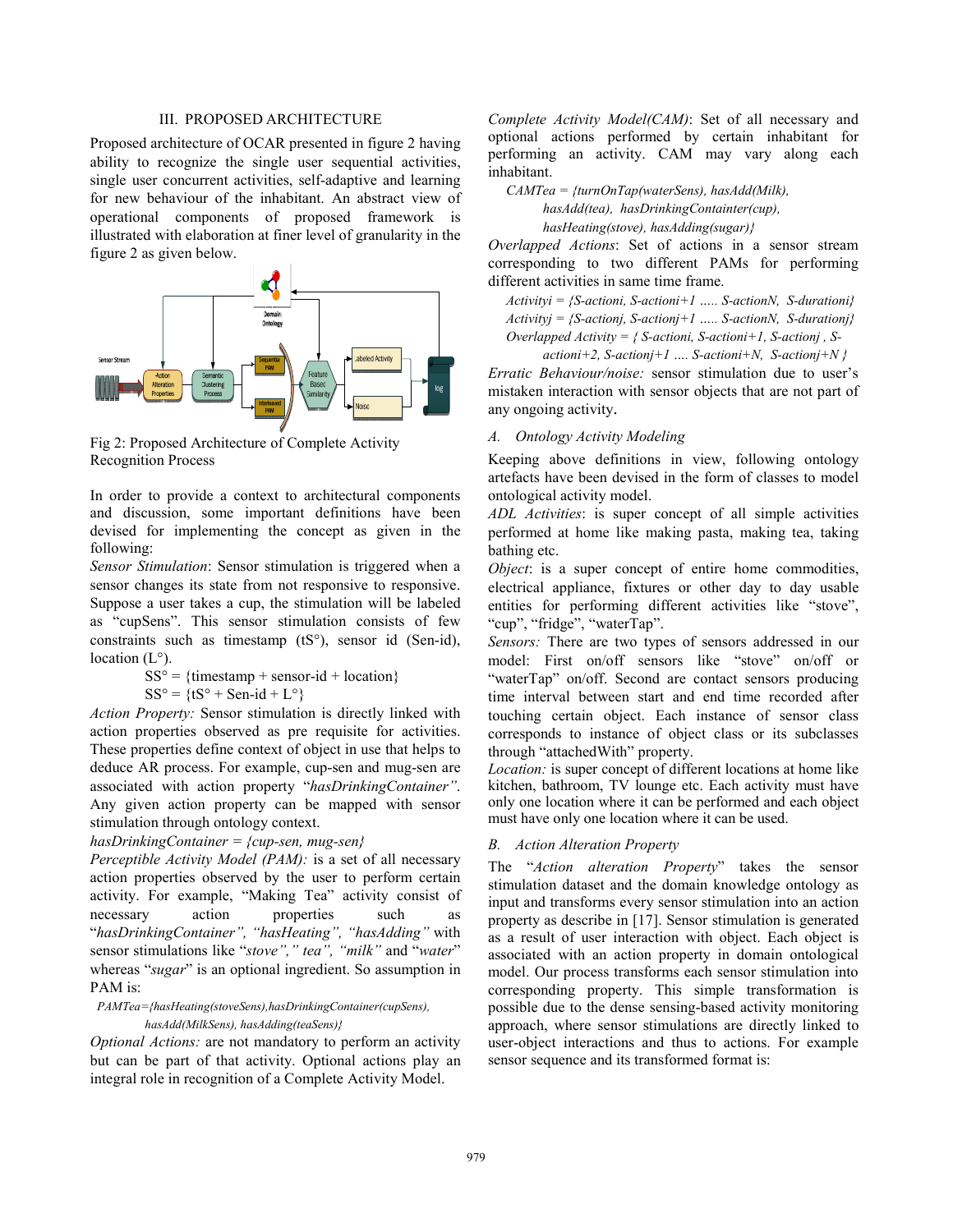**Sensor stream:** *{cupSens, wsugarSens, smilkSens }*  **Transformed stream:** *{hasContainer (cup ), hasFlavour (white-sugar ), hasMilk (skimmed-milk )}*

The result of the sensor stream transformed above remains the same even if "*mugsSens", "BrownsugarSens", "LiquidMilkSens"* is used instead of "*cupSens", "whiteSugarSens*" and "*SkimmedmilkSens".*

## *C. Semantic Clustering Process*

This process iteratively segments the sensor stream into chunks' by using the information encoded in domain model as an ontology. For each action, its semantic compatibility is checked if action is part of any PAM; if so, actions are to be placed on one of the classes/clusters terms as a bucket labeled after PAM's name. If an action is part of multiple PAMs, multiple buckets are used to hold the bucket actions. If a bucket has all the actions of a PAM, that bucket is closed. If an action is not part of any PAM, that action is labeled as "OPTINAL".

Semantic compatibility  $(S_c)$  for each actions is executed on three aspects: (i) Object compatibility( $O_c$ ) (ii) Duration compatibility  $(D_c)$  and (iii) Location compatibility  $(L_c)$ .

## $S_{c(0,1)} = O_{c(0,1)} \wedge D_{c(0,1)} \wedge L_{c(0,1)}$  (1)

Temporal logics perform better way to identify the overlapped activities as a result of erratic behaviour.

A=Activity in a smart home. e.g.Ai, Aj

T=Label of an activity A. e.g. taking medicine=  $A_i$  and making Tea= $A_i$ 

a= actions belong a sensor stream. E.g.  $A_i = \{a_1, a_2 ... a_n\}$ t=time of occurrence of an action  $A_i = \{a_1, a_2 \dots an\}$  in certain duration of an activity. E.g.  $A_i = \{t_1, t_2 ... t_n\}$ D= duration time to perform an Activity in context knowledge. E.g.  $D_i = \{10 \text{ minutes}\}\$ 

d= duration time (time interval) of occurrence of PAM in a sensor stream.  $d=$  {5 minutes}// while Duration is 10 minutes.

 $L=$  location to perform an activity. E.g. making Tea=  $A_i = \{kitchen\}$ .

l= location necessary action or optional action.  $a_1=$ {kitchen}  $a_2$ = {kitchen} .....

p= is activity type i.e. property of an action/optional action in which activities it may use e.g. action "a<sub>1</sub>" used in {making tea, making coffee, making pasta}

Let assume that we have two PAM's  $A_i$  and  $A_J$  to describe these problems.

 $A_i = \{a_{i1}, a_{i2}, o_{i1}, \ldots, a_{in,} \ldots, o_{in}\}\$ at time(t'<sub>1</sub>, t'<sub>2,</sub>.......t'<sub>n.</sub>}

 $A_j = \{a_{j1}, a_{j2}, \ldots, a_{j1} \ldots a_{jn}, a_{jn} \}$  at time(t''<sub>1</sub>, t''<sub>2</sub>, ... ... .t''<sub>n</sub> $\}$ 

Two perceptible models belongs to activities Ai  $\&$  A<sub>i</sub> are partially overlaps if Aj's necessary action starts before the completion of Ai's necessary actions. Overlapped actions may use in both activities. Figure 3 depicts the Overlapped PAM's(OVLP's)



## Fig.3. Overlapped PAM

Temporal formalism for the above scenario are describe below and the pseudo code to recognize this activity is

 $A_i = \{a_{i1}, a_{i2}, a_k, \ldots, a_{in}\}\$ at time(t'<sub>1</sub>, t'<sub>2</sub>.......t'<sub>n</sub>}  $A_j = \{a_{j1}, a_{j2}, a_k, \ldots, a_{jn}\}\$ at time(t''<sub>1</sub>, t''<sub>2</sub>.......t''<sub>n</sub>}  $\forall_{(Ai, A_i)} \forall_{(\tau', \tau')}$  Overlap(D<sub>i,</sub> D<sub>i</sub>) partOf (a<sub>k</sub>, A<sub>i</sub>) $\land$  partOf  $(a_k, A_j) \wedge (during(d_i, D_i) \wedge during(d_j, D_j)) \wedge (sameAs(L_i, l_i) \wedge$  $sameAs(L_i, l_i)) \Rightarrow OVLP's(A_i, A_J)$  (2)

### *D. Feature Based Similarity*

Feature based similarity addresses the issue of overlapped PAMs that have been identified as a result of erratic behaviour

For example sensor stream "*SS*" fulfils every criterion for two activities:

SS= *{tea9:10PM, stove, water, coffee, spoon, milk, sugar, strainer, creamer, cup, ice9:17PM}*

Stream is semantically compatible with activities of both "making coffee" and "making tea". But the time interval indicated by actions infers that only one activity is being performed. Here considerations are made on Optional Sensors (OS) for performing an activity.

Now, all the actions labeled as "OPTIONAL" within a duration space of respective activities, are assigned to their semantically compatible PAMs. If an action falls in overlapped area of two duration spaces having same semantic compatibility for both activities For example sensor stream "*SS*"

## SS = *{tea, stove, water, coffee, spoon, milk, sugar, straniner, creamer, cup, ice}*

Actions are semantically compatible with activities of both "making coffee" and "making tea". But the time interval indicated by actions infers that only one activity is being performed. Here considerations are made on Optional Sensors (OS) for performing an activity. We have customized Tversky's similarity [21] concepts for our activity recognition process.

$$
SimT(O1,O2) = \frac{\alpha(\psi(O1) \cap \psi(O2))}{(\beta(\psi(O1) \setminus \psi(O2)) + \gamma(\psi(O2) \setminus \psi(O1)) + \alpha(\psi(O1) \cap \psi(O2)))}
$$
(3)

Where

 $\psi$  (O) is the function describing all the relevant features of the object O.

 $\alpha$ ,  $\beta$ ,  $\gamma \in R$  are constants. For  $\alpha = 1$  common features of the two objects have maximal importance and for  $\beta = \gamma$ Following notations have been used in our work:

Common features of PAM and OS : cf (PAM, OS) =  $\psi$  $(PAM) \cap \psi$  (OS),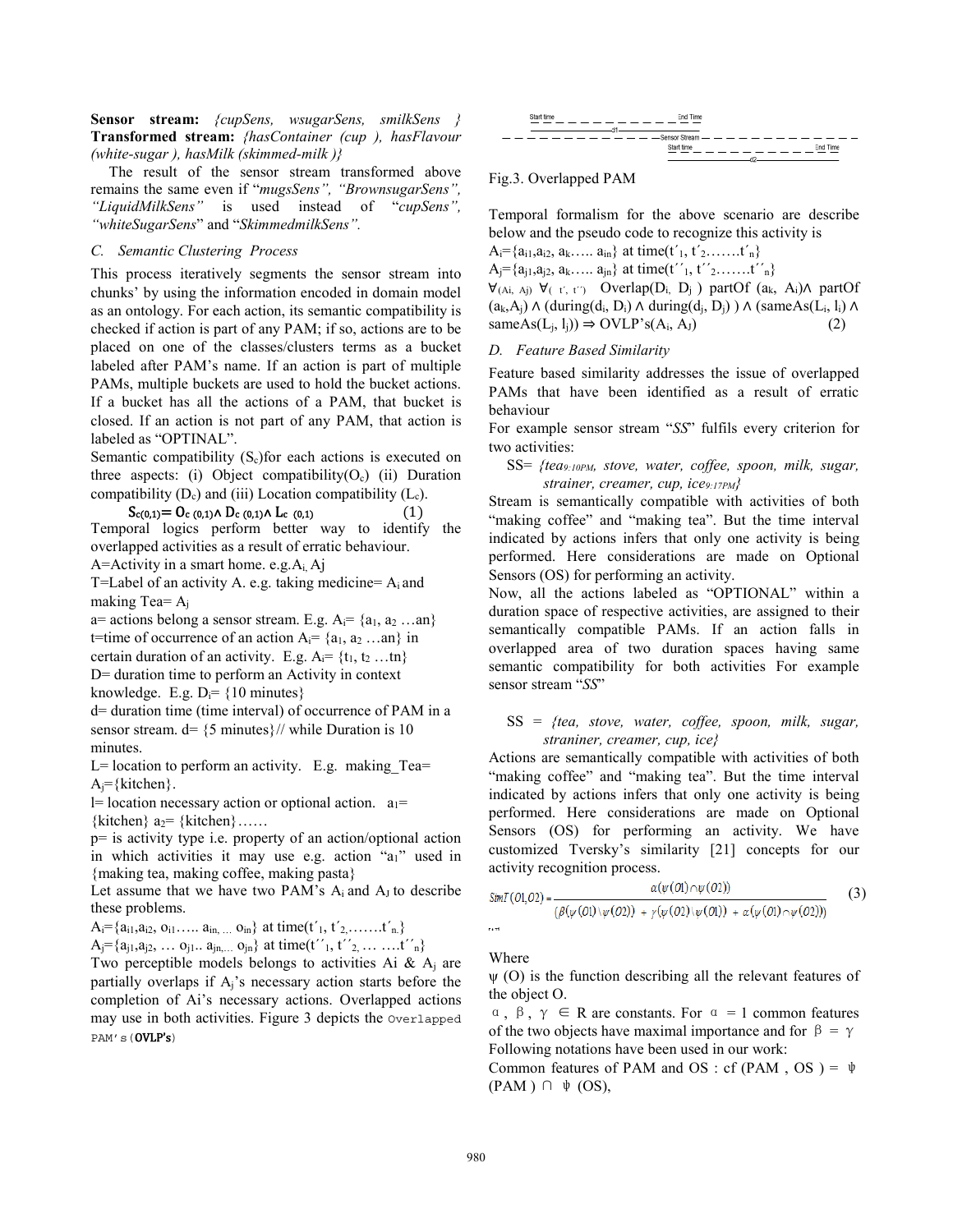Distinctive features of PAM : df (PAM) =  $\psi$  (PAM) $\psi$  (OS) Distinctive features of OS : df (OS) =  $\psi$  (OS) \  $\psi$  (PAM).

Similarity value derived from our model as given in equation (3) of Tea is 0.045 and coffee is 0.4. Tea is discarded due to less optional sensor support.

#### IV. RESULT AND EVALUATION

In order to evaluate the proposed model, different aspects need to be considered such as:

- **Evaluation Dataset**
- Devising ground truth if a valid dataset is not available publically
- Evaluation metrics with defined inputs and outputs

*A. Evaluation Dataset.*

To the best of our knowledge, no dataset is available publically on dataset sources like CASAS Datasets [22], Box lab or any other AR portals having noisy stream of sensor data for devising a complete activity model from generic activity model.

Therefore a hybrid evaluation methodology has been used in target environment. Survey form were used to see how the routine activities of inhabitants are performed. There has been a special focus on ensuring compliance to standards devised by KESTEREN. Salient features of our data set are given in the following:

Dataset comprised of data streams of 90 days. Parallel and sequential actions/activities were ensured through recording the streams on same day and same time interval at same and different locations.

The target activities to be evaluated are taken from kitchen such as "making tea", making coffee" , "making pasta" , from bathroom such as "taking bath", "doing shave", from TV lounge such as "watching TV", "taking medicine, from bedroom such as "taking a nap" and from laundry such as "washing cloth".

#### *B. Metrics and Results*

Once data set is validated through ground truth, performance of OCAR is measured through metrics of accuracy, true positive, false positive and false negative.

The process of evaluation also covers impact of different modular units of OCAR such as semantic clustering, and feature base similarity. These units of OCAR are compared with respect to their performance on a noisy and noiseless data set, on sequential and parallel PAMs and for personalize complete activity model as well. Results on the basis of these metrics and scenarios are tabulated in table 1. **Table 1:** Complete Activity Recognition Model for Noisy and

Noiseless Parallel Scenario.

| Activities    | True Positive    |       | <b>False Positive</b> |       | <b>False Negative</b> |       |
|---------------|------------------|-------|-----------------------|-------|-----------------------|-------|
|               | <b>Noiseless</b> | Noise | <b>Noiseless</b>      | Noise | <b>Noiseless</b>      | Noise |
| Making Tea    | 96               | 95    |                       |       |                       |       |
| Making Coffee | 95               | 94    | $\bf{0}$              |       |                       |       |
| Making Pasta  | 98               | 97    |                       |       |                       |       |

| Bathing       | 97  | 97 | $\theta$ | 0        |          |          |
|---------------|-----|----|----------|----------|----------|----------|
| Shaving       | 98  | 98 | $\theta$ | 0        |          |          |
| Watching TV   | 99  | 99 |          |          | ŋ        | $\Omega$ |
| Take Medicine | 99  | 99 |          |          |          |          |
| Washing Cloth | 99  | 99 | $\theta$ | 0        |          |          |
| Sleeping      | 100 | 97 | $\Omega$ | 0        | 0        |          |
| Chores        | 100 | 98 | $\theta$ | $\Omega$ | $\Omega$ | 2        |

#### *C. Disscussion*

Now we analyse the results exhibited by OCAR as shown in tables 1. Performance of OCAR after identifying complete activity models is presented over a mix of noisy and noisefree dataset. Performance shown by CAM is better due to dynamic duration space instead of static duration encoded in ontlogy.

#### *D. Conclusion*

The paper introduces a novel approach for complete activity model derived from generic activity model for parallel activities. Our proposed feature based similarity process play a significant role in eliminating those spurious activities produced as a result of sensor noise*.*

OCAR is presented for single user parallel activities with capacity for extending and recognizing multiple user activities in collaborative manner. Also, these activities can be extended from simple to composite ones. We look forward to complete AR process for inhabitants to extend their behavior for learning and evolving the context knowledge (modelled in ontology) by identifying the certain activities performed by certain inhabitants.

#### V. REFERENCES

- [1] Gubbi, J., Buyya, R., Marusic, S. and Palaniswami, M., 2013. Internet of Things (IoT): A vision, architectural elements, and future directions. Future generation computer systems, 29(7), pp.1645-1660.
- [2] Chen, Liming, Chris D. Nugent, and Hui Wang. "A knowledgedriven approach to activity recognition in smart homes." IEEE Transactions on Knowledge and Data Engineering 24.6 (2012): 961- 974.
- [3] Caragliu, A., Del Bo, C. and Nijkamp, P., 2011. Smart cities in Europe. Journal of urban technology, 18(2), pp.65-82.
- [4] [4] Gu, T., Wang, L., Wu, Z., Tao, X., Lu, J. (2011) A Pattern Mining Approach to Sensor-Based Human Activity Recognition. IEEE Transactions on Knowledge and Data Engineering, 23(9), 1359- 1372.
- [5] B. Georis, M. Maziere, F. Bremond, and M. Thonnat, "A video interpretation platform applied to bank agency monitoring," in Proc. 2nd Workshop Intell. Distributed Surveillance Syst., 2004, pp. 46–50.
- [6] J. Hobbs, R. Nevatia, and B. Bolles, "An ontology for video event representation," in Proc. IEEE Workshop Event Detection Recognit., 2004,p. 119.
- [7] A. R. J. Francois, R. Nevatia, J. Hobbs, and R. C. Bolles, "Verl: An ontology framework for representing and annotating video events," IEEE MultiMedia Mag., vol. 12, no. 4, pp. 76–86, Oct.-Dec. 2005.
- [8] Poppe, R., 2010. A survey on vision-based human action recognition. Image and vision Pantelopoulos, A. and Bourbakis, N.G., 2010.